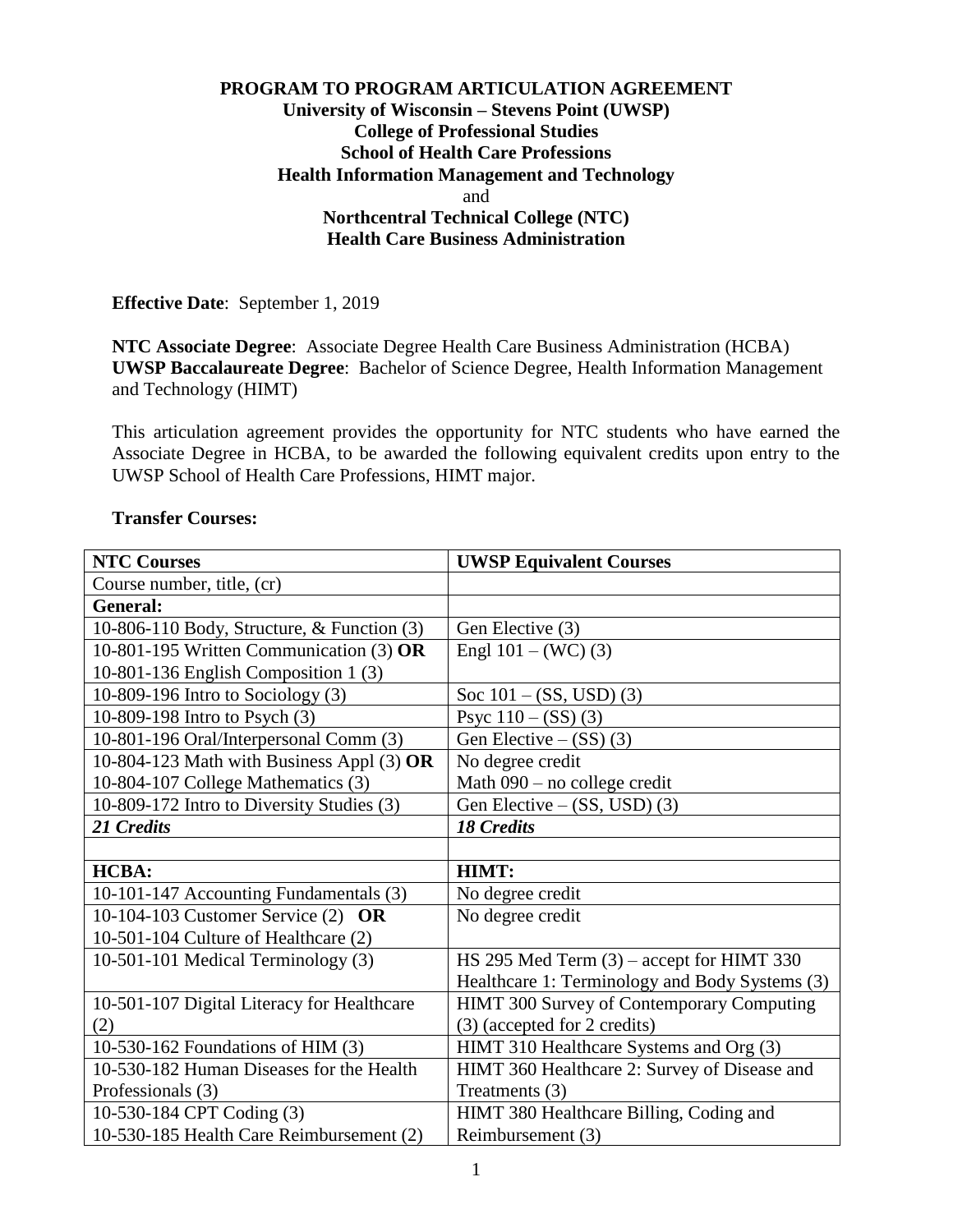| 10-530-197 ICD Diagnosis Coding (3)         | HIMT Elective (3) |
|---------------------------------------------|-------------------|
| 10-530-199 ICD Procedure Coding (2)         |                   |
| 10-160-120 Fund. Of Health Insurance (3)    | HIMT Elective (3) |
| 10-160-121 Health Care Management &         | HIMT Elective (3) |
| Finance (3)                                 |                   |
| 10-160-122 Long-term                        | HIMT Elective (2) |
| Care/Medicare/Medicaid (2)                  |                   |
| 10-160-130 Integrating Delivery & Financing | HIMT Elective (3) |
| of Health Care (3)                          |                   |
| 10-160-131 Admin & Org. of Health Care (3)  | HIMT Elective (3) |
| 10-160-140 Health Care Business Internship  |                   |
| (3)                                         |                   |
| 43 credits                                  | 31 credits        |

### **REQUIRED COURSES:**

University, General Education Program, and HIMT major requirements need to be completed to obtain the Bachelor of Science Degree with a major in HIMT.

## *General Education Program Requirements (additional 28-34 credits):*

Foundation Level

Oral Communication (Communication 101, 3 credits) Written Communication (English 202, 3 credits) Wellness (1 credit)

Investigation level

Arts (3 credits) Historical Perspectives (3 credits) Humanities (3 credits) Natural Sciences (3 credits) 3 additional credits (6 maximum for any category) chosen from Arts, Historical Perspectives, Humanities, or Natural Sciences (for a total of 24 credits earned at the Investigations Level; includes 9 Social Sciences credits earned through transfer)

Cultural and Environmental Awareness 0-6 credits *(Global Awareness and Environmental Responsibility can be met through the courses above.*

Interdisciplinary Studies and Experiential Learning, 6 credits

#### *HIMT Major Course Requirements (34 credits Core + 12 credits Concentration):*  Core HIMT Courses:

HIMT 320 – Survey of Information Technology in healthcare (3 credits) HIMT 340 - Ethical Issues, Security Management and Compliance (3 credits) \*\* HIMT 350 - Statistics for Healthcare (3 Credits) (QL) HIMT 370 - Healthcare Systems: Analysis and Design (3 credits) HIMT 400 - Healthcare Information and Technology – Data (3 credits) HIMT 410 - Healthcare Systems: Implementation and Integration (3 credits) HIMT 420 - Healthcare Systems: Project Management (3 credits) HIMT 430 - Quality Assessment and Improvement (3 credits) HIMT 440 - Group Process, Team Building and Leadership (3 credits)